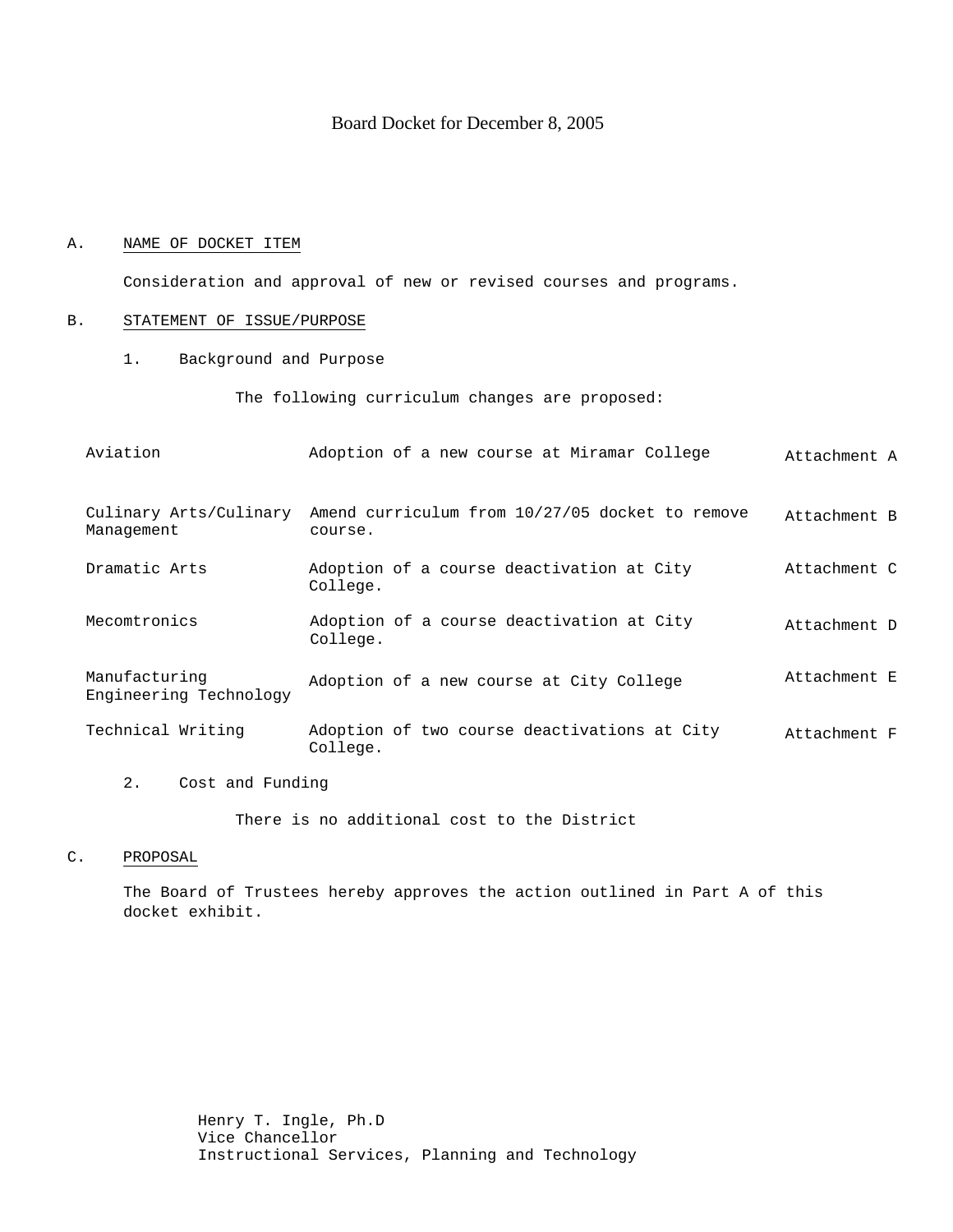Adoption of a new course at Miramar College.

Proposed new course at Miramar College.

## **301 Private Pilot Knowledge Test Prep**

 **1 hour lecture, 1 unit Credit/No Credit Only** 

*Prerequisite:* AVIA 101 and AVIA 133 each with a grade of "C" or better, or equivalent.

*Limitation on Enrollment:* Must have earned a Miramar College Private Pilot Certificate of Completion or must provide proof of eligibility to test for the FAA Private Pilot Knowledge Test.

This course offers students the opportunity to review Private Pilot written examination material to prepare for the FAA Private Pilot Knowledge Test. Instruction includes a review of aerodynamics and the principles of flight; airplane instruments, engines, and systems; airports; air traffic control and airspace; Federal Aviation Regulations; aircraft performance; aeromedical factors and decision making; weather and weather services; navigation; and cross country planning. (FT) Not Applicable to Associate Degree.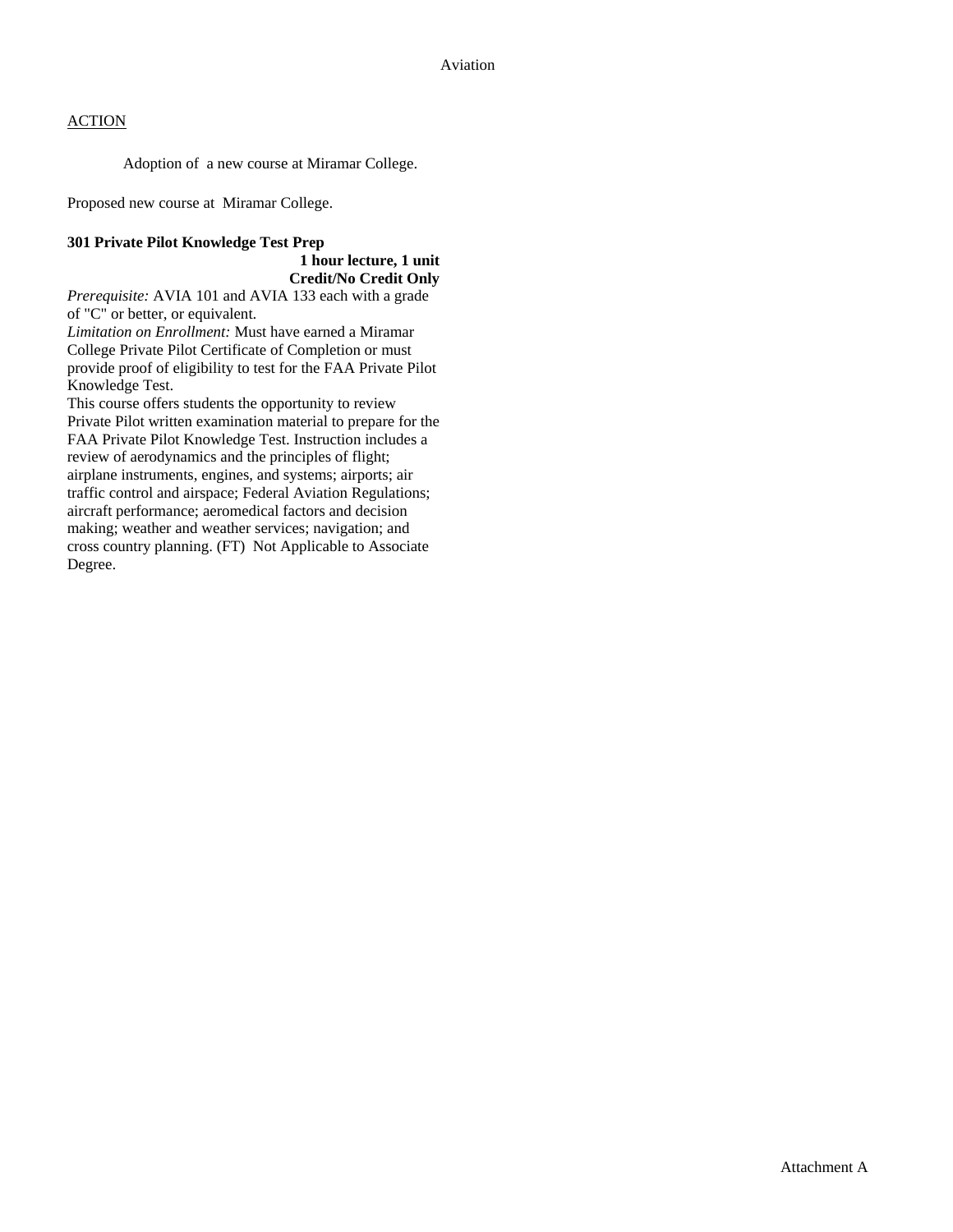Amend Curriculum to remove new course proposal at Mesa College.

Proposed amended course at Mesa College:

## **111 Fundamentals of Cooking & Service for Non-Majors**

#### **6 hours lab, 2 units Grade Only**

*Advisory:* ENGL 042 & ENGL 043 & MATH 032, each with a grade of "C" or better, or equivalent or Assessment Skill Levels R4/W4/M20; and completion of or concurrent enrollment in HOSP 101 with a grade of "C" or better, or equivalent.

*Limitation on Enrollment:* This course is not open to students with previous credit for CACM 110 (formerly FOOD 110).

This is an introductory course in the practical applications of cooking techniques, dining room service, and restaurant operations, including safety, sanitation, flow of goods, and industry trends. This course is designed for students interested in pursuing a certificate or degree in hospitality management, or others who maintain an interest. It is not for Culinary Arts/Culinary Management certificate or degree students. Through lab sessions, this course provides opportunity for students to gain hands-on experience in preparing meals by following and modifying recipes by using the knowledge gained through the course. (FT) Associate Degree Credit & transfer to CSU and/or private colleges and universities.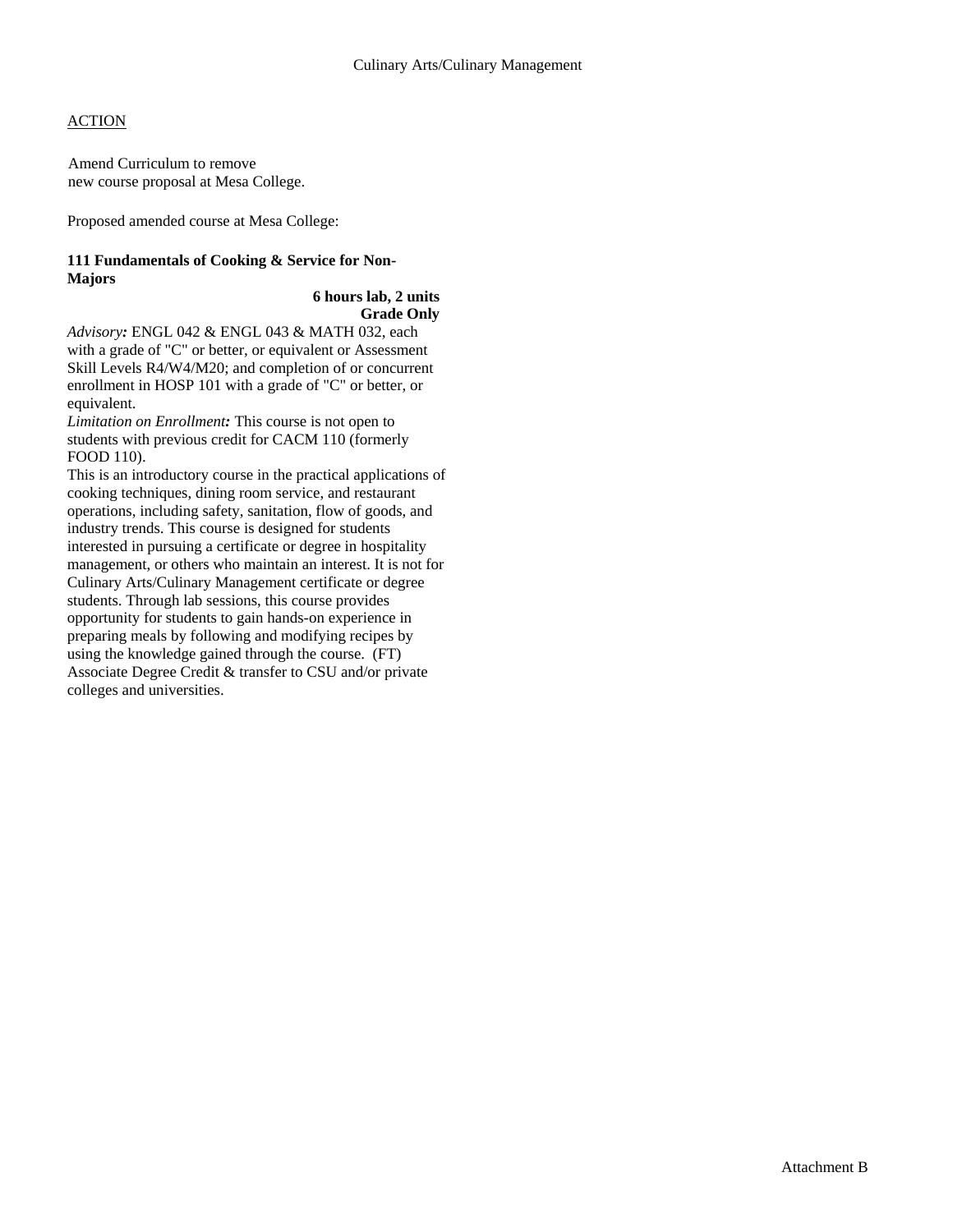Adoption of a course deactivation at City College.

Proposed course deactivation at City College:

## **128 Stage Lighting Design**

## **1.5 hours lecture, 4.5 hours lab, 3 units Letter Grade or Credit/No Credit Option**

*Prerequisite*: Dramatic Arts 123 with a grade of "C" or better, or equivalent.

This course is an introduction to the principles and practices of stage lighting through instruction in the design of light plots. Emphasis is placed on design and knowledge of the drafting of lighting plots and the operation of basic electric stage equipment. Students participate in the department production, earning practical experience in lighting and execution. Technical preparation for other forms of production such as outdoors, television and movies is included. This course is intended for the transfer student planning a major in Dramatic Arts or desiring competency in technical theatre. (FT) Associate Degree Credit & transfer to CSU and/or private colleges and universities. UC Transfer Course List.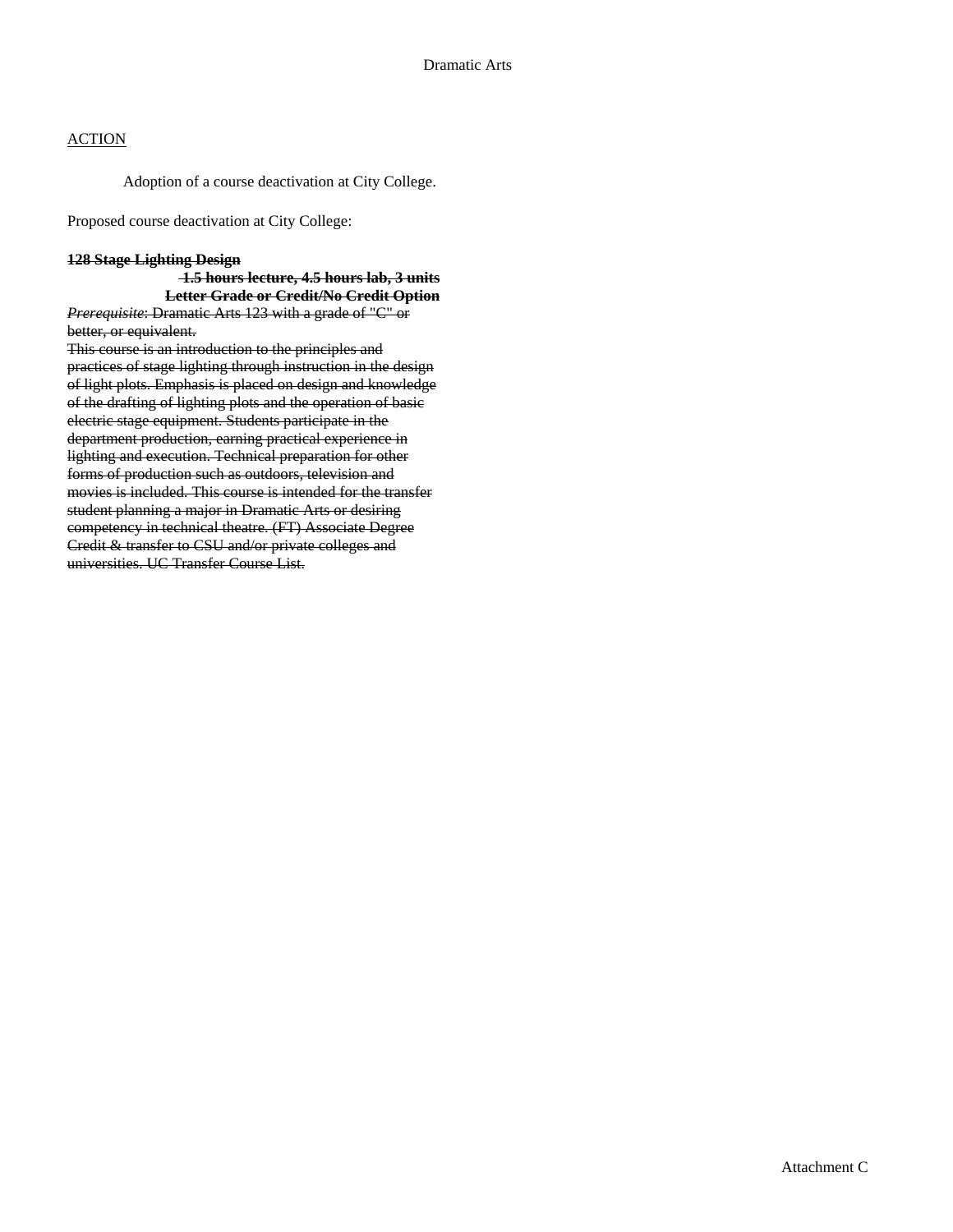Adoption of a course deactivation at City College.

Proposed course deactivation at City College:

#### **203A Electrical and Mechanical Power Systems**

 **2 hours lecture, 3 hours lab, 3 units Grade Only**

*Prerequisite*: MCTR 103A with a grade of "C" or better, or equivalent.

This course is a study of electrical and mechanical power components and systems used in the transmission of mechanical power and the distribution of electrical power. Topics include analysis of electric circuits; electromagnetic devices and their use in systems; discrete semiconductor switching devices; hydraulic and pneumatic power devices; types and uses of electric motors and generators as well as power distribution systems. Troubleshooting and repair of hydraulic, pneumatic control equipment and electrical/electronic systems are studied through a number

of industry-based projects. (FT) Associate Degree Credit & transfer to CSU and/or private colleges and universities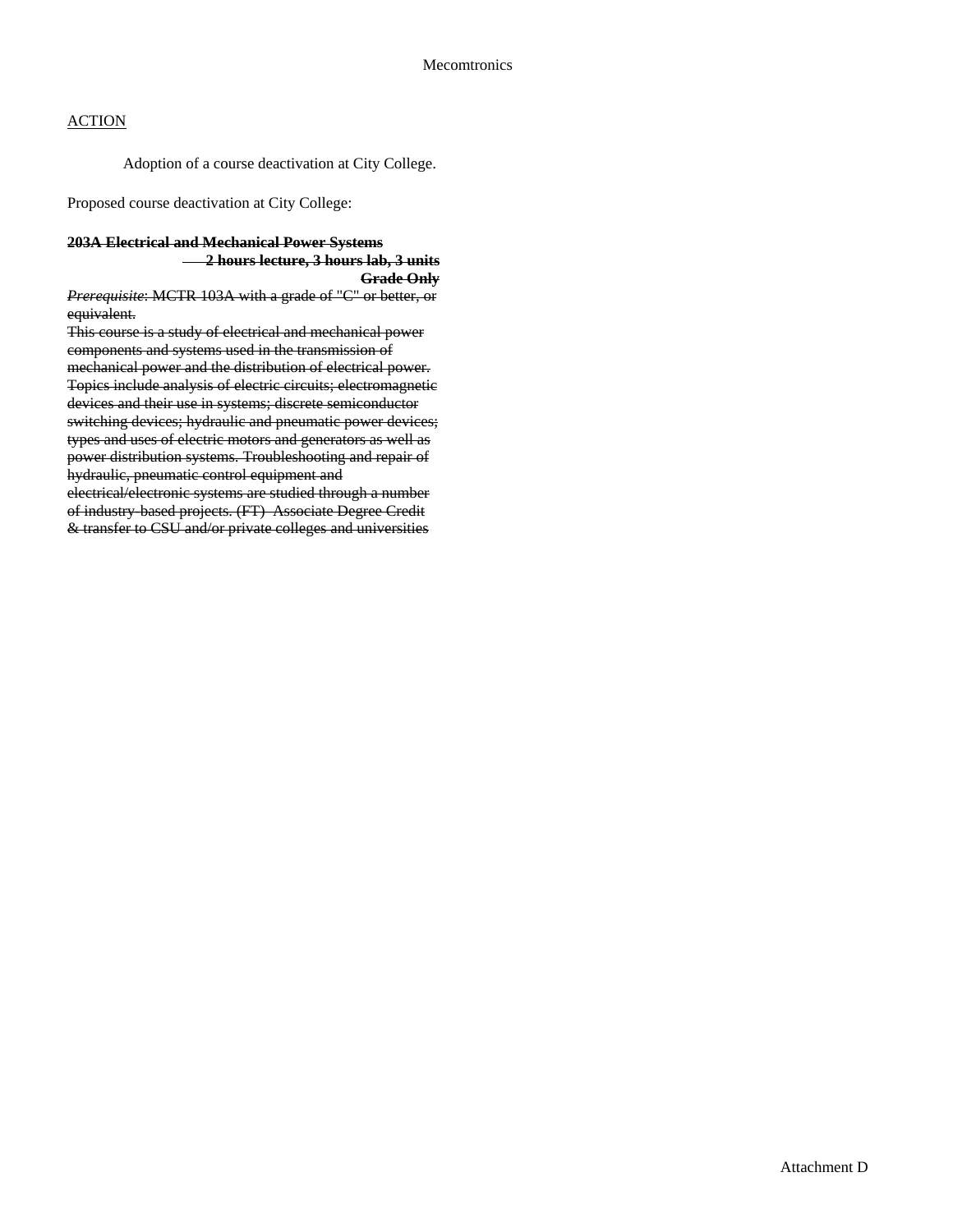Adoption of a new course at City College.

Proposed new course at City College

### **220 Programmable Logic Controllers 2 hours lecture, 3 hours lab, 3 units Grade Only**

*Prerequisite***:** English 51 and 56 and Math 96, each with a grade of "C" or better, or equivalent. or Assessment Skill Level W5/R5/M50.

This course assists students in developing and building fundamental knowledge of the operation, construction, interfacing and programming of programmable logic controllers (PLCs). Students learn different hardware components, input and output devices associating with PLCs, and PLC applications in various manufacturing systems. Students also acquire hands-on experience on constructing, operating, configuring and programming PLCs. The course is designed for students, technicians, technologists and engineers from industry who are interested in automation and the integration of PLCs in manufacturing. (FT) Associate Degree Credit & transfer to CSU and/or private colleges and universities.